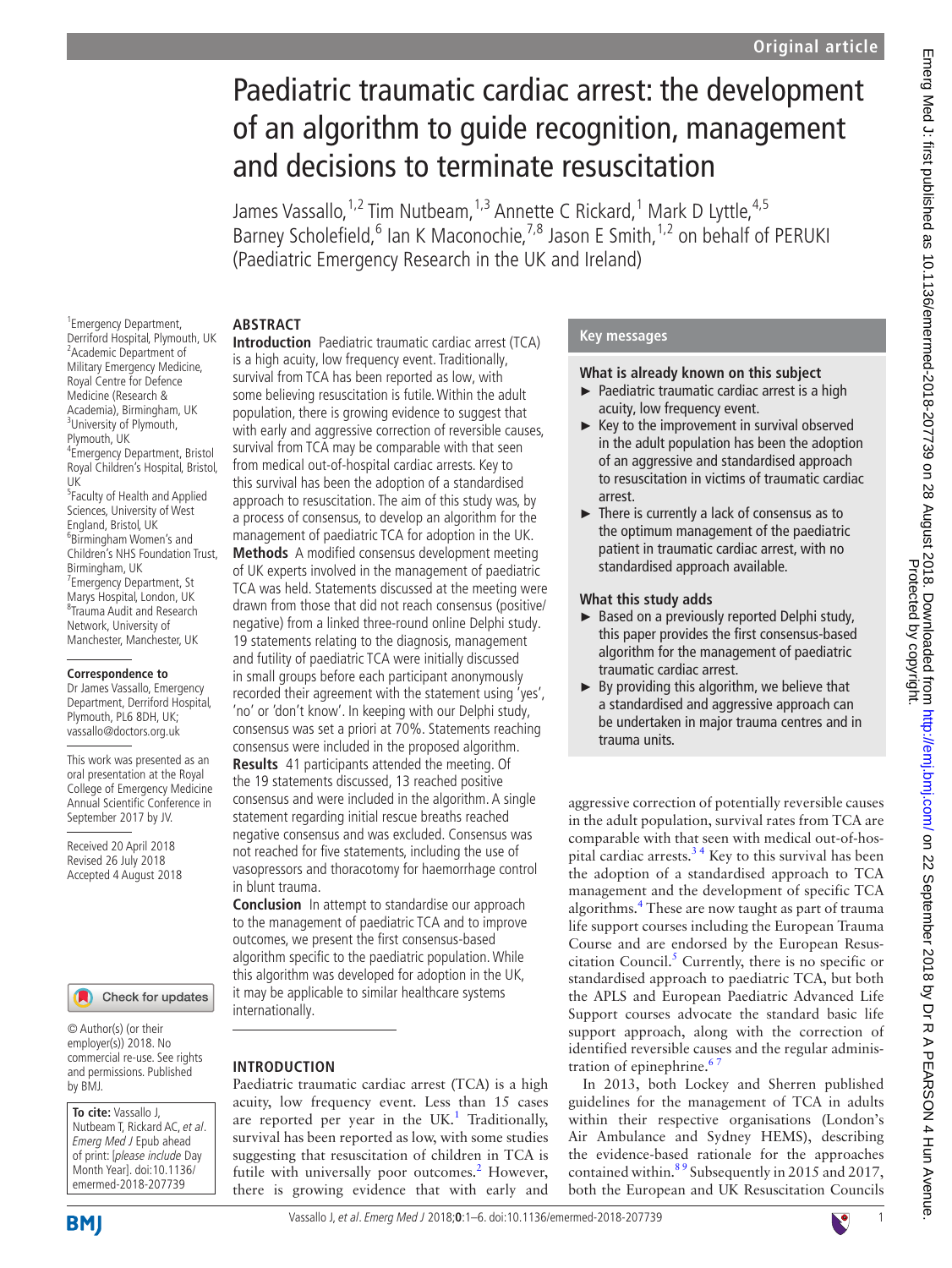## **Box 1 Statements agreed following Delphi consensu[s10](#page-5-3)**

### <span id="page-1-0"></span>**Concept/definitionof paediatric traumatic cardiac arrest (TCA)**

- ► Blunt and penetrating trauma should be treated differently.
- $\triangleright$  Absent palpable pulses or no signs of life should trigger a paediatric TCA algorithm.
- The absence of cardiac activity on ultrasound should trigger a paediatric TCA algorithm.

**Process**

- ► Whole blood therapy improves survival.
- ► Warmed blood/fluidsimproves survival.
- ► Rapid volume replacement improves survival.
- ► Thoracotomy in penetrating trauma improves survival.
- ► Pericardiocentesis should not be performed in paediatric TCA.
- ► Ensuring oxygenation (via an endotracheal tube or supraglottic device) improves survival.
- ► Providing ventilatory support improves survival.

### **Decision to stop**

- ► Duration of arrest in paediatric TCA is helpful in determining the futility of continued resuscitation.
- $\blacktriangleright$  The lack of response to any intervention is helpful in determining the futility of continued resuscitation.
- ► If all invasive procedures have been completed and there is no return of spontaneous circulation, this is helpful in determining the futility of continued resuscitation.
- $\blacktriangleright$  Cardiac standstill on ultrasound is helpful in determining the futility of continued resuscitation, in the presence of appropriate resources and a trained operator.

published TCA treatment algorithms for adults to inform clin-ical priorities and intervention.<sup>[5](#page-5-0)</sup> However, there is currently no accepted national or international guidance specific to children in TCA. With a paucity of evidence surrounding the management of paediatric TCA and with the majority of clinicians only having limited experience, we undertook a programme of work to derive expert consensus opinion to define the optimum management of paediatric TCA and construct an algorithm to guide clinical practice.

We have previously reported a three-round Delphi process with an expert panel of 73 participants that achieved consensus on 14 statements relating to the recognition, management and cessation of paediatric TCA [\(box](#page-1-0) 1).<sup>[10](#page-5-3)</sup>

In this element of the development package, we aimed to: (1) explore the statements not reaching consensus during the online Delphi phase and (2) incorporate the consensus from both phases to develop a national standardised TCA algorithm for the paediatric patient (defined as a patient aged 0–16years in keeping with previous studies).

## **Methods**

A modified consensus development conference was held in Birmingham, UK, on 8 March 2017. Those who were invited to take part in the first round of the Delphi process  $(n=133)$  were invited to attend the meeting, and additional invitations were circulated via the Royal College of Emergency Medicine, Paediatric Emergency Research in the UK and Ireland (PERUKI) and the Faculty of Prehospital Emergency Care. PERUKI is a collaborative network of clinicians from 63 sites across the UK and Ireland (including all paediatric major trauma centres), which has a focus on improving paediatric emergency care through evidence.<sup>[11](#page-5-4)</sup>

As an open forum, participants (n=41) were not blinded to one another. The initial part of the conference involved the presentation of existing evidence in the form of topic-specific systematic reviews.

The second part of the meeting was dedicated to exploring statements that did not reach consensus during the Delphi process.[10](#page-5-3) Nineteen questions relating to the definition, diagnosis management and termination of resuscitation of paediatric TCA were given to the participants to discuss in small groups of between five and seven participants. After 5minutes, key points from the discussions were presented from each small group to all participants.

Subsequently, each individual participant was asked to vote on their agreement with the statement in question using electronic voting devices, by voting 'yes', 'no' or 'don't know'. Participants were not blinded to one another, but the use of the individual electronic voting devices allowed for anonymous voting. The study team facilitated the discussions and presented the questions but did not take part in the voting process.

Consensus was set a priori at 70% of the total number of participants responding to each statement. This process was repeated for each statement with a single round of voting conducted for each statement. For standardisation of responses, those not recording a vote for a statement were included in the 'don't know' category. Results were collated using a Microsoft Excel spreadsheet. An algorithm was then constructed using statements reaching positive or negative consensus and based on adult TCA algorithms previously published. Statements that failed to reach consensus have not been included in the algorithm.

In keeping with previous work, TCA was defined as cardiac arrest following a primary traumatic mechanism of injury, that is, as a result of energy transfer or traumatic body cavity penetration. Patients in cardiac arrest following mechanisms associated with asphyxia or suffocation, drowning and electrocution were not included in this definition as their management differs from that of TCA.<sup>1410</sup>

## **Results**

In total, 41 individuals from a variety of backgrounds attended the consensus development meeting [\(table](#page-1-1) 1). The overwhelming

<span id="page-1-1"></span>

| Background characteristics of participants<br>Table 1                              |            |  |  |  |  |  |  |
|------------------------------------------------------------------------------------|------------|--|--|--|--|--|--|
|                                                                                    | Number (%) |  |  |  |  |  |  |
| Specialty                                                                          |            |  |  |  |  |  |  |
| Anaesthetics                                                                       | 4(9.8)     |  |  |  |  |  |  |
| Anaesthetics/prehospital care                                                      | 2(4.9)     |  |  |  |  |  |  |
| Anaesthetics/paediatric intensive care                                             | 2(4.9)     |  |  |  |  |  |  |
| <b>Emergency medicine</b>                                                          | 4(9.8)     |  |  |  |  |  |  |
| Emergency medicine/paediatric emergency medicine                                   | 3(7.3)     |  |  |  |  |  |  |
| Emergency medicine/prehospital care                                                | 2(4.9)     |  |  |  |  |  |  |
| Military                                                                           | 4(9.8)     |  |  |  |  |  |  |
| Paediatric emergency medicine                                                      | 14 (34.1)  |  |  |  |  |  |  |
| Prehospital care                                                                   | 3(7.3)     |  |  |  |  |  |  |
| Paediatric intensive care                                                          | 2(4.9)     |  |  |  |  |  |  |
| <b>Resuscitation officer</b>                                                       | 1(2.4)     |  |  |  |  |  |  |
| Grade                                                                              |            |  |  |  |  |  |  |
| Consultant                                                                         | 28 (68.2)  |  |  |  |  |  |  |
| Higher trainee (PGY6+)                                                             | 5(12.2)    |  |  |  |  |  |  |
| Other*                                                                             | 8(19.5)    |  |  |  |  |  |  |
| *Military medics, paramedics and resuscitation officer.<br>PGY, postgraduate vear. |            |  |  |  |  |  |  |

2 Vassallo J, et al. Emerg Med J 2018;**0**:1–6. doi:10.1136/emermed-2018-207739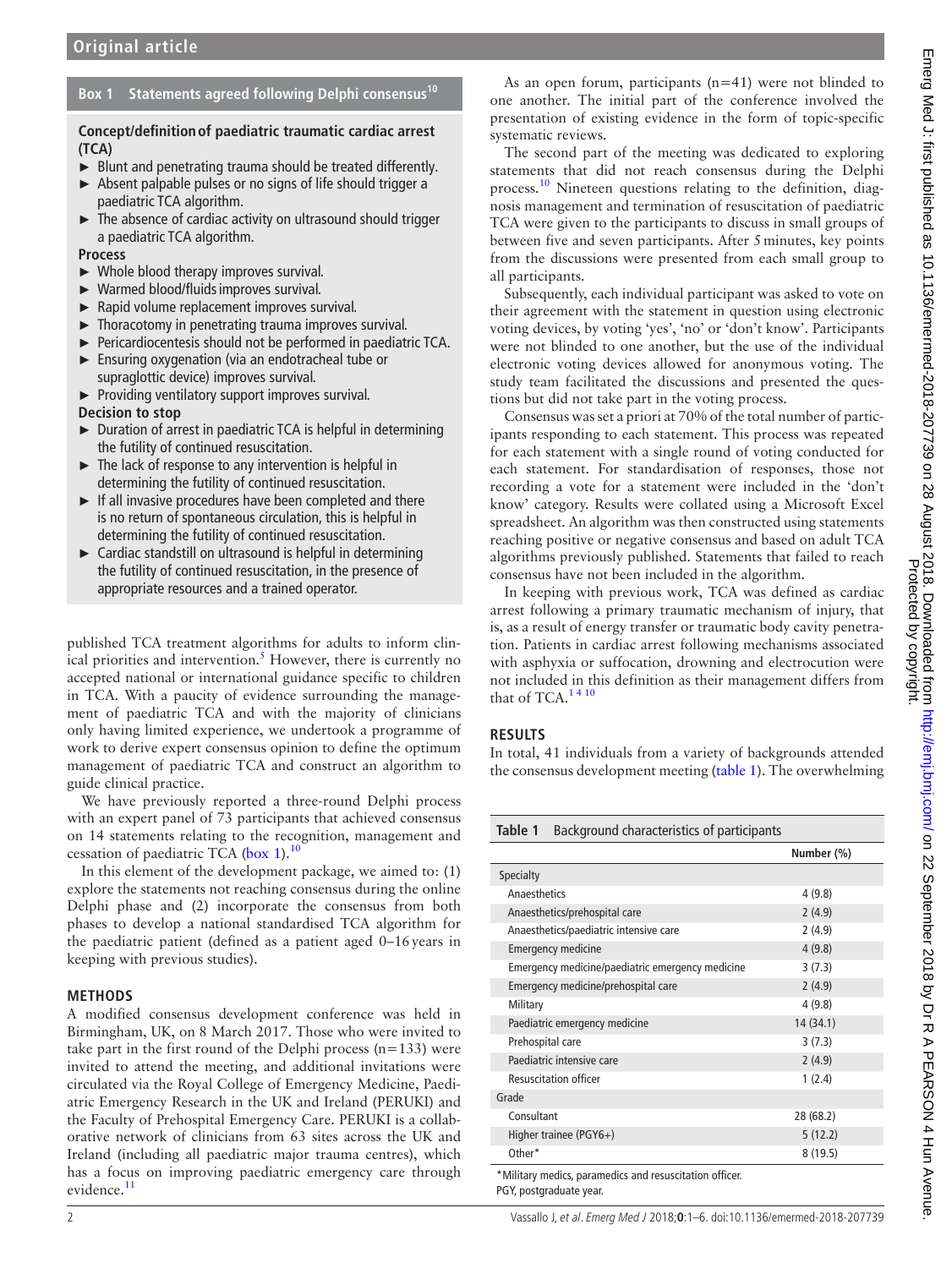|                |                                                                                                                                                              | Responses, | Agree,    | Disagree,    | Don't know,  |          |
|----------------|--------------------------------------------------------------------------------------------------------------------------------------------------------------|------------|-----------|--------------|--------------|----------|
|                | <b>Statements</b>                                                                                                                                            | n          | $n$ (%)   | $n$ (%)      | $n$ (%)      | Outcome  |
| $\mathbf{1}$   | Paediatric TCA should be treated in the same way across the entire age range.                                                                                | 39         | 31(79.5)  | 7(17.9)      | 1(2.6)       | Positive |
| 2              | In paediatric TCA, rescue breaths should be given at the entry to the algorithm.                                                                             | 40         | 12(30.0)  | 28 (70.0)    | $\mathbf 0$  | Negative |
| 3              | Patients in paediatric TCA with suspected isolated TBI should be managed separately.                                                                         | 40         | 16(40.0)  | 24(60.0)     | $\mathbf{0}$ | N/A      |
| 4              | Do vasopressors have a role in the management of paediatric TCA secondary to isolated TBI?                                                                   | 39         | 28 (71.8) | 4(10.3)      | 7(17.9)      | Positive |
| 5              | Management of paediatric TCA should be the same regardless of presenting cardiac rhythm<br>(shockable/non-shockable).                                        | 39         | 28 (71.8) | 8(20.5)      | 3(7.7)       | Positive |
| 6              | In paediatric TCA, reversible causes should be prioritised over cardioversion.                                                                               | 39         | 38 (97.4) | 1(2.6)       | $\mathbf 0$  | Positive |
| $\overline{7}$ | Use of vasopressors (including epinephrine) at any time in paediatric TCA.                                                                                   | 40         | 13(32.5)  | 11(27.5)     | 16(40.0)     | N/A      |
| 8              | In blunt trauma, closed chest compressions should be performed when hypoxia is the likely<br>cause of paediatric TCA.                                        | 40         | 37 (92.5) | 0            | 3(7.5)       | Positive |
| 9              | In paediatric TCA secondary to blunt trauma, chest compressions should be deprioritised in<br>favour of performing other life-saving interventions.          | 40         | 40 (100)  | $\mathbf{0}$ | $\mathbf{0}$ | Positive |
| 10             | In paediatric TCA secondary to penetrating trauma, chest compressions should be deprioritised<br>in favour of performing other life-saving interventions.    | 40         | 40 (100)  | 0            | $\mathbf{0}$ | Positive |
| 11             | In paediatric TCA where hypovolaemia is the likely cause, should we be performing chest<br>compressions?                                                     | 40         | 32 (80.0) | 5(12.5)      | 3(7.5)       | Positive |
| 12             | In paediatric TCA where hypovolaemia is the likely cause, should we be deprioritising chest<br>compressions in favour of addressing other reversible causes? | 41         | 40 (97.6) | 1(2.4)       | $\mathbf 0$  | Positive |
| 13             | In paediatric TCA consider performing bilateral thoracostomies.                                                                                              | 40         | 38 (95.0) | 1(2.5)       | 1(2.5)       | Positive |
| 14             | In paediatric TCA secondary to blunt trauma consider the application of a pelvic binder.                                                                     | 40         | 39 (97.5) | 1(2.5)       | 0            | Positive |
| 15             | In paediatric TCA secondary to blunt injury, thoracotomy for haemorrhage control should be<br>considered.                                                    | 40         | 14(35.0)  | 16(40.0)     | 10(25.0)     | N/A      |
| 16             | Having achieved ROSC following paediatric TCA consider the use of vasopressors presurgery.                                                                   | 40         | 16(40.0)  | 9(22.5)      | 15(37.5)     | N/A      |
| 17             | Having achieved ROSC following paediatric TCA secondary to TBI, consider the use of<br>vasopressors.                                                         | 41         | 31(75.6)  | $\mathbf{0}$ | 10(24.4)     | Positive |
| 18             | Consider the use of ETCO, to guide the futility of continued resuscitation efforts.                                                                          | 41         | 33 (80.5) | 3(7.3)       | 5(12.2)      | Positive |
| 19             | Having achieved ROSC following paediatric TCA consider the use of vasopressors in those<br>without TBI.                                                      | 40         | 9(22.5)   | 15(37.5)     | 16(40.0)     | N/A      |

<span id="page-2-0"></span>**Table 2** Results of the consensus development meeting

ETCO<sub>2</sub>, end tidal carbon dioxide; ROSC, return of spontaneous circulation; TBI, traumatic brain injury; TCA, traumatic cardiac arrest.

majority of participants were consultants, mostly from paediatric emergency medicine. Responses to questions are shown in [table](#page-2-0) 2, along with the number of participants responding for each statement.

Of the 19 statements, 13 reached positive consensus and were included in the paediatric TCA algorithm [\(figure](#page-3-0) 1). The statement 'in paediatric TCA, rescue breaths should be given at entry to the algorithm' reached negative consensus and was therefore not included in the algorithm. Consensus was not reached for five statements.

## **Discussion and rationale for algorithm**

This process has for the first time enabled the production of an algorithm [\(figure](#page-3-0) 1) to guide the management of TCA in the paediatric population and to provide a basis for the evaluation of outcomes and for identifying areas of further research into developing effective systems for the provision of optimal care. The algorithm provided in [figure](#page-3-0) 1 bears similarity to existing published algorithms for the adult population, focusing on the rapid management of potentially reversible causes.<sup>7-9 12</sup>

Resuscitation algorithms are commonly used in emergency medicine, with clinicians trained in their use for the medical management of cardiac arrest in both adults and children. In high acuity, low frequency situations such as paediatric TCA, the provision of an algorithm ensures a standardised and structured approach, which can mitigate inevitable human factors stressors. This could be even more relevant in hospitals that are not designated major trauma centres (equivalent to level 1 trauma centres), where resuscitation is being coordinated by a team less

familiar with managing severe trauma in children. Despite the regionalisation of trauma services, 50%–60% of severely injured children present initially to hospitals not designated as major trauma centres, as a result of either self-presentation, geographical location or the severity of their injuries. $1^{13}$ 

During the development meeting, it was agreed that paediatric TCA should be treated with the same principles across the paediatric age range (0–16 years). The definition of TCA is a patient sustaining trauma with no palpable central pulse and either agonal or absent spontaneous respirations.<sup>[5](#page-5-0)</sup> In clinical practice, it was agreed that the absence of signs of life, no palpable pulses or a lack of cardiac activity on ultrasound should prompt entry into the paediatric TCA algorithm. The lack of cardiac activity on ultrasound assumes that an appropriately trained and qualified operator is available to perform the procedure.<sup>9</sup>

## **Simultaneous life-saving interventions**

In keeping with the 2016 updated APLS guidelines, control of external haemorrhage is included in initial life-saving inter-ventions.<sup>[6](#page-5-1)</sup> Over the last decade, terrorist incidents in Western Europe have increased, bringing a pattern of injuries that have traditionally only been seen on the battlefield, including trau-matic limb amputations and blast injuries.<sup>[14](#page-5-7)</sup> While not specific to the paediatric population, the indiscriminate nature of these attacks frequently results in children being affected.<sup>[15](#page-5-8)</sup> When applicable (such as following a traumatic amputation secondary to a blast injury), the control of external haemorrhage using tourniquets and haemostatic dressings is a simple intervention associated with increased survival.<sup>16</sup>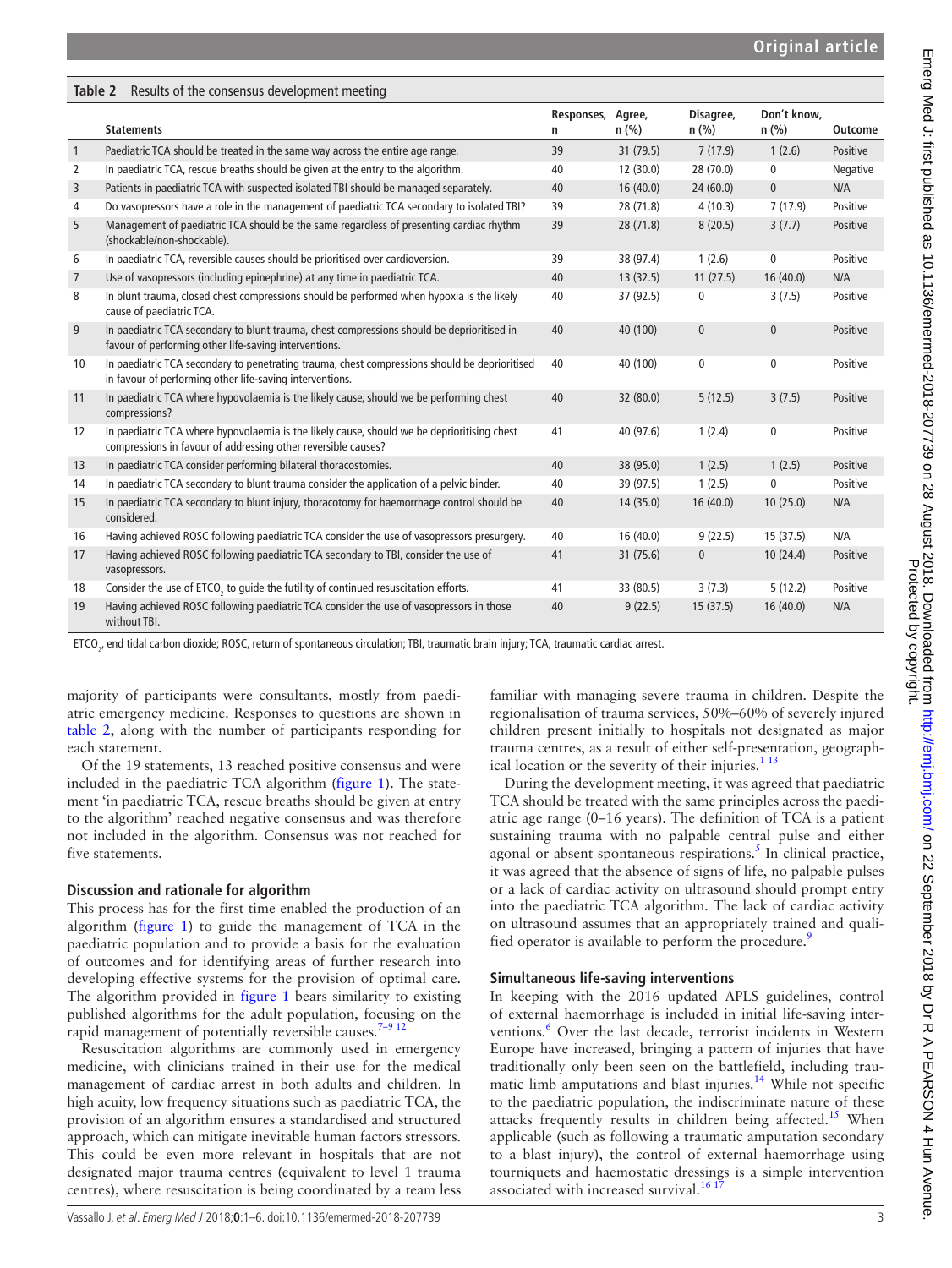

<span id="page-3-0"></span>Figure 1 Paediatric TCA algorithm. ETCO<sub>2</sub>, end tidal carbon dioxide; PICU, paediatric intensive care unit; ROSC, return of spontaneous circulation; TCA, traumatic cardiac arrest.

In keeping with adult TCA algorithms, consensus was reached regarding the initial management of paediatric TCA, with the rapid identification and simultaneous correction of hypoxia, hypovolaemia, tension pneumothorax and cardiac tamponade. $8918$  This has been represented in the algorithm in box 1, which describes a bundle of potentially life-saving interventions that should be undertaken simultaneously by the resuscitating team. The intention is to provide one algorithm to guide management in all circumstances, but there may be occasions where not all of these interventions are appropriate, if a reversible cause can be excluded or if the situation is judged to be futile, guided by senior clinical decision makers. In the presence of a multidisciplinary trauma team, the interventions can be undertaken simultaneously, but this may be limited by the number and skills of the team.

Effective oxygenation and ventilation is a key principle of trauma resuscitation, and correcting hypoxia is essential in the

reversal of hypoxic cardiac arrest.<sup>5</sup> During the Delphi process, consensus was reached that the correction of hypoxia should be optimised where possible by using an endotracheal tube or supraglottic device placed by an appropriately skilled individual in either the prehospital or hospital environment.

Performing bilateral finger thoracostomies is recommended in adult TCA and has replaced needle thoracocentesis in the initial management of tension pneumothorax in the context of TCA.<sup>8.9</sup> This topic was reviewed during the consensus development meeting, where it was strongly supported (95.0%) that bilateral thoracostomies should be performed instead of needle thoracocentesis in paediatric  $TCA$ <sup>19</sup> However, we acknowledge that needle thoracocentesis continues to be taught as the primary method of chest decompression on paediatric life support courses, and individuals may therefore elect to perform needle thoracocentesis ahead of thoracostomy.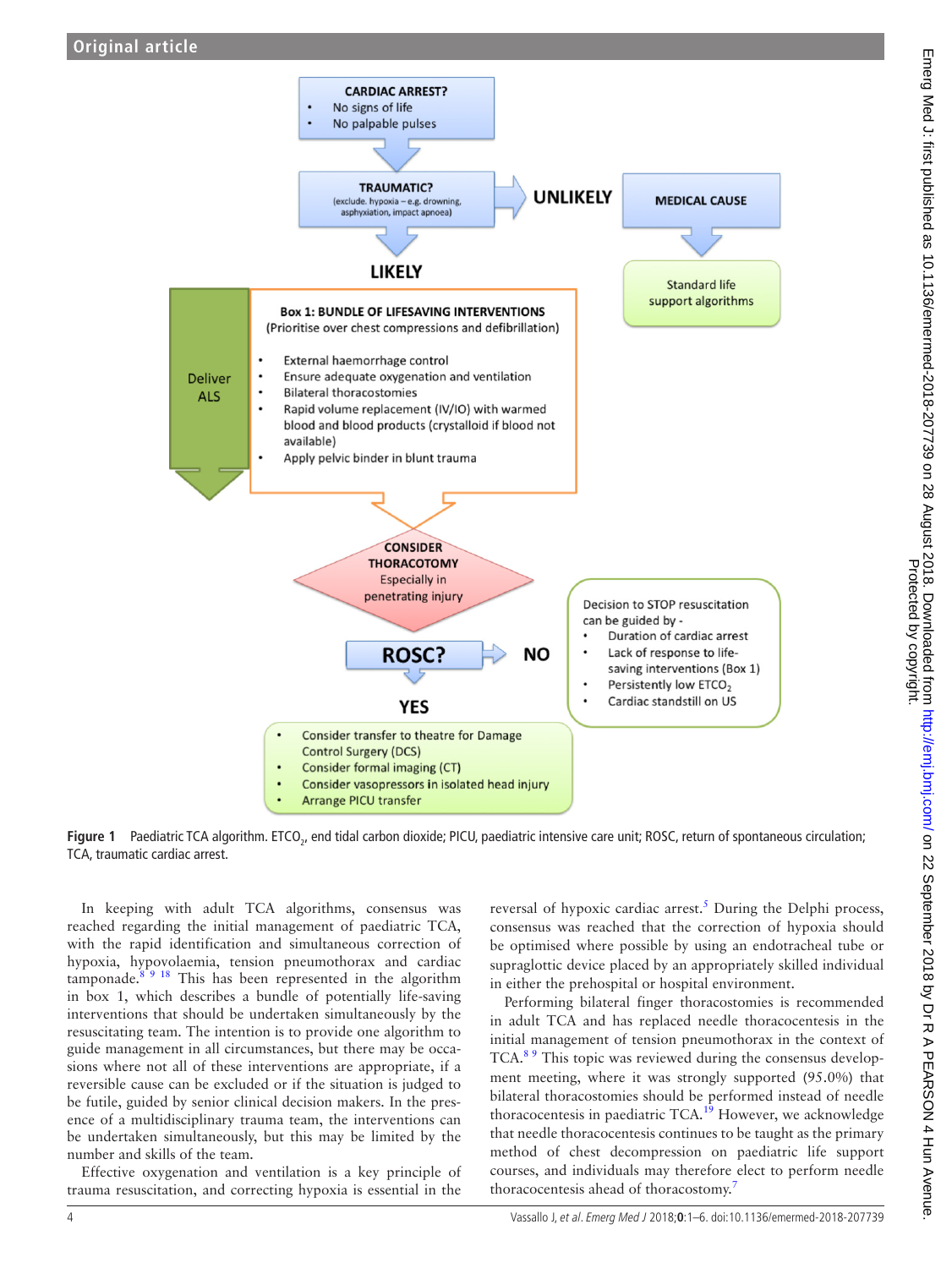With severe haemorrhage implicated in the majority of reversible cases of paediatric TCA, the rapid identification and reversal of hypovolaemia is vital in the attempt to improve survival.<sup>1</sup> Epidemiological studies in both the adult and paediatric population demonstrate that, within the UK, the majority of severe haemorrhage is within the thoracic cavity and is therefore non-compressible.[1 4](#page-4-0) Consensus was reached during the Delphi study that hypovolaemia should be corrected by the rapid restoration of blood volume using warmed whole blood. When blood is not immediately available, the temporary use of warmed crystalloid infusions was advised. As with the management of the critically unwell medical paediatric patient, early circulatory access, either via the intravenous or intraosseous route, is essential in the management of paediatric TCA.<sup>2021</sup>

In the context of blunt trauma, the application of an appropriately sized pelvic binder (if not already done in the prehospital setting) is part of the management of non-compressible haemorrhage and reversal of hypovolaemia for lower girdle injuries. $^{22}$ 

Cardiac tamponade following penetrating trauma is well described in the adult population, and survival following thoracotomy (within 10min of cardiac arrest) in this group of patients is as high as  $18\%$ .<sup>23</sup> In keeping with adult recommendations, the Delphi group reached consensus favouring thoracotomy for penetrating trauma to relieve possible cardiac tamponade. There was discussion about the role of thoracotomy in blunt trauma, as it can be used to relieve tamponade, contain pulmonary bleeding and to apply aortic compression for proximal control of haemorrhage below the diaphragm.<sup>24 25</sup> However, the group failed to reach consensus for or against thoracotomy in blunt paediatric TCA, and it is therefore presented as an option for consideration, but without clear recommendation, within the algorithm. This remains a key area for future trauma registry work.

While cardiac chest compressions are recommended as the mainstay of basic life support for both adult and paediatric patients in medical cardiac arrest,  $26-28$  in the TCA setting, cardiac chest compressions have been deprioritised in adults until potential reversible causes have been addressed.<sup>[5](#page-5-0)</sup> The consensus meeting achieved unanimous 100% agreement in the deprioritisation of chest compressions in both penetrating and blunt paediatric TCA. However, the group achieved consensus in supporting the delivery of chest compressions once interventions to address the main potentially reversible causes (hypoxia, tension pneumothorax, hypovolaemia and cardiac tamponade) have been achieved.

The use of vasopressors in the context of trauma to allow catch-up with blood products is an area of controversy in adult trauma practice, with currently little or no evidence for their use and one study demonstrating potential harm from their administration.<sup>29 30</sup> The group failed to reach positive or negative consensus on the use of vasopressors (either by bolus or infusion) before return of spontaneous circulation (ROSC) in the context of any paediatric TCA (including paediatric TCA from suspected isolated traumatic brain injury (TBI)). We acknowledge that there may be a small cohort of paediatric patients in TCA where the use of vasopressors will be required, particularly in the context of neurogenic shock combined with hypovolaemia. After ROSC from paediatric TCA, the group failed to achieve consensus regarding the use of vasopressors except in the context of those patients with isolated TBI, in which case a blood pressure should be maintained at a level sufficient to provide neuroprotection but balancing this against the risk of destabilising other injuries (including clot formation).

The group supported the deprioritisation of defibrillation of a shockable rhythm in the setting of paediatric TCA while other

reversible causes were addressed (see suggested algorithm). Once reversible causes have been addressed, the group supported defibrillation in such circumstances where a shockable rhythm is present.

The cessation of resuscitation attempts in children in TCA is challenging, and recognition of features suggesting futility is important in supporting such a decision. In adult medical cardiac arrest, end tidal carbon dioxide ( $ETCO<sub>2</sub>$ ) has been used to deter-mine the futility of continued resuscitation.<sup>[31 32](#page-5-17)</sup> While we are unaware of similar studies in either the paediatric population or TCA cohort, the group agreed that the use of  $\text{ETCO}_2$  may be useful in determining the futility of ongoing resuscitation. Reaching the end of the suggested algorithm without ROSC was also discussed as a marker of futility and a point at which further resuscitation efforts may be withdrawn.

The main limitation for this study is that the algorithm was by necessity based on consensus rather than robust clinical evidence. The lack of evidence suggests that future research is needed to answer some of these research questions. In the meantime, it is hoped that reaching consensus on at least some aspects of the recognition and management of patients in TCA will provide a useful framework on which clinicians might base their management.

## **Conclusion**

Within the UK, paediatric TCA is a high acuity, low frequency event. In attempt to standardise our approach to its management and to improve outcomes, we present the first consensus-based algorithm specific to the paediatric trauma population. This may be applicable to similar healthcare systems internationally.

#### **Twitter** @jamievassallo

**Acknowledgements** We would like to thank the following for attending the Consensus Development Day: Roger Alcock, Dawn Ball, Mark Beasley, Sophie Butterworth, Sam Cooper, Phil Cowburn, Darren Darby, Kerry Davis, Peter Davis, Alice Downes, Naomi Edmonds, Laura Fallon, Andrew Fitzsimmons, Kunal Gadhvi, Chris Gough, Stuart Hartshorn, Giles Haythornthwaite, Ali Husain, Andras Husz, Hayley Jarman, Graham Johnson, Damian Keene, Suzie Kellett, Miki Lazner, Liz Ledger, Caroline Leech, Danielle Leemon, Gareth Lewis, Julie-Ann Maney, Jon McCormack, Kat Moore, Dan Nevin, Breda O'Neill, Clare O'Connell, Rebecca Powell, Sarah Prudhoe, Gisela Robinson, Elizabeth Saunders, Barney Scholefield, Karl Thies, Tom Waterfield and Bridget Wilson.

**Contributors** The authors JV, TN, ACR, MDL and JES conceived, designed and conducted the study and were responsible for the acquisition of data. JV and TN analysed and interpreted the data and drafted the first manuscript. All remaining authors, ACR, MDL, JES, BS and IKM were responsible for revising it critically for important intellectual content. JV conducted the revisions to the manuscript, with MDL and JES critically reviewing it for important intellectual content. All authors reviewed the final second manuscript prior to resubmission. JV takes responsibility for the manuscript as guarantor.

**Funding** The authors have not declared a specific grant for this research from any funding agency in the public, commercial or not-for-profit sectors.

**Competing interests** Two of the authors (JV and JES) are serving members of the UK Royal Navy.

**Patient consent** Not required.

**Provenance and peer review** Not commissioned; externally peer reviewed.

#### **References**

- <span id="page-4-0"></span>1 Vassallo J, Webster M, Barnard E, et al. 54 Paediatric traumatic cardiac arrest in England and Wales a 10 year epidemiological study. [Emerg Med J](http://dx.doi.org/10.1136/emermed-2017-207308.54) 2017;34:A897-9.
- <span id="page-4-1"></span>2 Deasy C, Bray J, Smith K, et al. Paediatric traumatic out-of-hospital cardiac arrests in Melbourne, Australia. [Resuscitation](http://dx.doi.org/10.1016/j.resuscitation.2011.11.009) 2012;83:471-5.
- <span id="page-4-2"></span>3 Perkins GD, Lockey AS, de Belder MA, et al. National initiatives to improve outcomes from out-of-hospital cardiac arrest in England. [Emerg Med J](http://dx.doi.org/10.1136/emermed-2015-204847) 2016;33:448-51.
- <span id="page-4-3"></span>4 Barnard E, Yates D, Edwards A, et al. Epidemiology and aetiology of traumatic cardiac arrest in England and Wales - A retrospective database analysis. [Resuscitation](http://dx.doi.org/10.1016/j.resuscitation.2016.11.001) 2017;110:90–4.